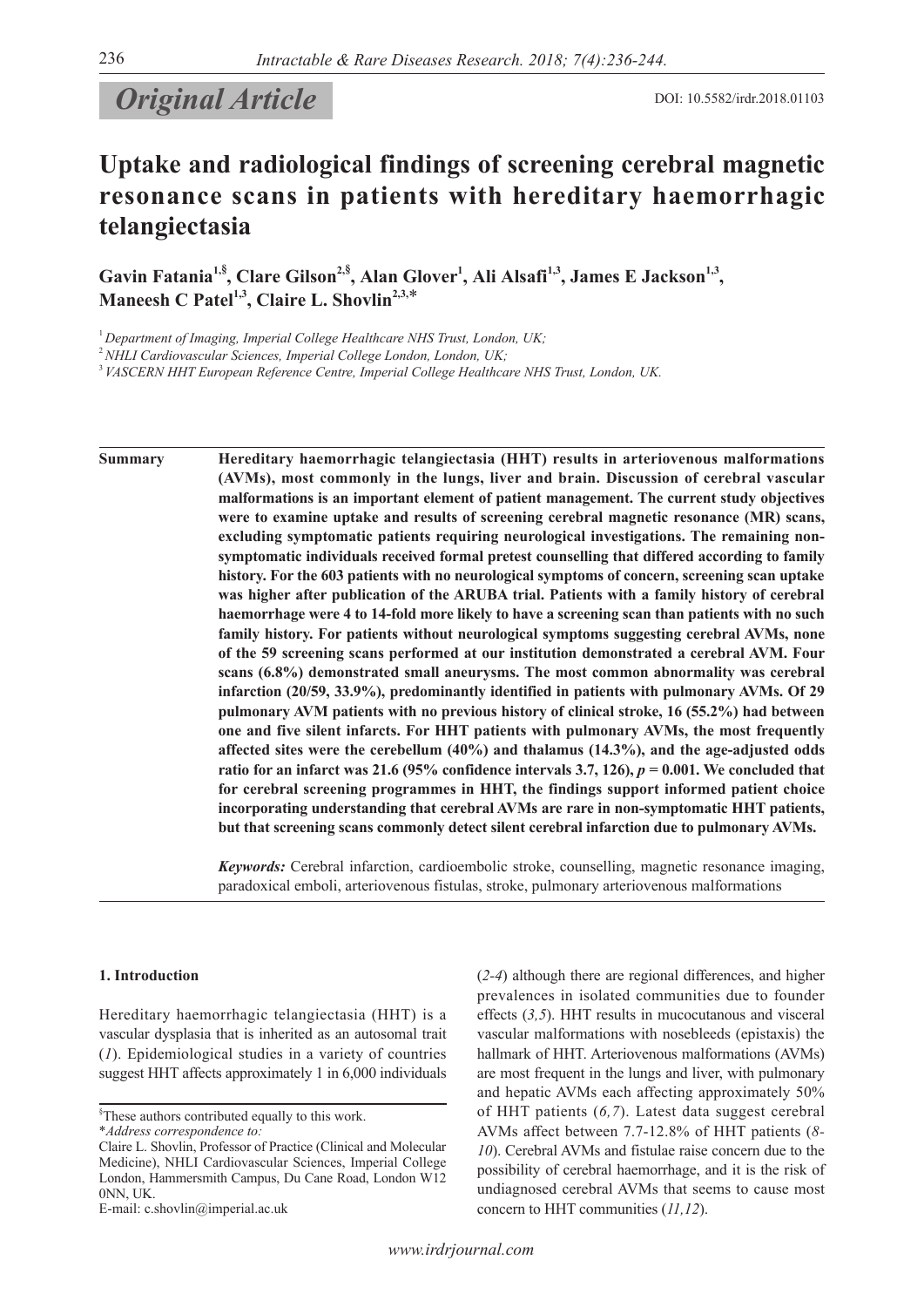Risk benefit considerations strongly support the screening of asymptomatic individuals with HHT to identify pulmonary AVMs, and if identified, to treat in order to reduce the risks of paradoxical ischaemic stroke and cerebral abscess, and improve low blood oxygen levels (hypoxaemia) (*13*). Asymptomatic screening programmes have been in place for decades, with treatments (usually by embolization) demonstrated to reduce the risk of ischaemic stroke and brain abscess (*14*). Patients who have had pulmonary AVMs embolized are often left with smaller, untreatable AVMs (*15,16*) and remain at lower (*16,17*) but not negligible risks of complications.

Although the risk-benefit considerations for cerebral AVM screening have always been less clear cut than for pulmonary AVMs, HHT patients commonly undergo screening cerebral magnetic resonance imaging (MRI) scans for the purposes of identifying cerebral vascular malformations (*8-10,18*). We, like many other groups, initially considered the risk of cerebral haemorrhage to be sufficient to support asymptomatic screening (*19*). International Guidelines generated in 2006 (*18*) recommended screening of "adult patients with possible or definite HHT for cerebral vascular malformations" although at marginal levels of evidence and agreement (level of evidence III; strength of recommendation: weak; agreement: 77%). Taken together with the nonnegligible risks of treatments, the practice of screening remained controversial in many countries, and was not universally adopted. Publication of the ARUBA trial (*20*), demonstrating that for unruptured cerebral AVMs in the general population, stroke risk was higher following treatments used at that time, and data that suggest haemorrhage risk may be lower for cerebral AVMs in patients with HHT than in the general population (*21,22*), have heightened the controversy (*23*).

Good clinical practice advocates involving patients in important decisions regarding their care, and this is particularly relevant where the question concerns an area for which evidence to support a particular investigation or treatment is less than compelling. For this reason, we offer pretest counselling prior to arranging any screening cerebral MR scan. Further, to support the screening pathway, in 2010 we adopted the formal categorisation proposed by the late Pr. Pierre Lasjaunias (*24*): Patients are assigned to Group 1 if they have neurological symptoms potentially of concern, and a cerebral MR scan is organised to investigate the symptoms, alongside formal neurological review. The remaining non-symptomatic group receive formal pretest counselling that differs according to their family history. Patients are assigned to Group 2 if they have no personal symptoms that raise concern regarding cerebrovascular malformations, but where at least one family member has had a cerebral haemorrhage (this was an adaptation of general population recommendations regarding familial Berry aneurysms (*24*)). For patients

assigned to Group 2 due to their family history in the absence of personal symptoms of concern, we suggest they may wish to have a cerebral MR scan to rule out high haemorrhagic-risk lesions such as aneurysms or arteriovenous fistulae. Patients with no symptoms and no family history of cerebral haemorrhage are assigned to Group 3. We inform them that they are in our lowest risk category, do not recommend a scan, though say that a scan can be arranged if they wish.

There do not appear to have been any studies on pretest counselling for HHT patients prior to cerebral AVM screening scans, or patient choices that result after such counselling. The aim of this study were to evaluate the uptake of screening opportunities, and the outcomes of the cerebral screening scans, in order to add to the information provided to patients considering screening for cerebral AVMs.

# **2. Materials and Methods**

# 2.1. *Ethical approvals*

Ethics approval was from the Hammersmith and Queen Charlottes Local Research Ethics Committee (LREC 2000/5764: "Case Notes Review: Hammersmith Hospital patients with pulmonary arteriovenous malformations and hereditary haemorrhagic telangiectasia (HHT).'') The ethics committee approved the review of the case notes for research purposes without seeking individual consents.

# 2.2. *Cerebral AVM screens: Informed choice*

As part of routine management, at our HHT reference centre that receives HHT referrals from across the UK, all patients with HHT are informed of an approximate 10% risk of cerebral AVMs. Discussions have evolved, with 3 key boundaries to time intervals (Figure 1). Two are universally applicable - the 2008 acceptance of HHT International Guidelines (*18*) which recommended screening MR scans for all HHT patients (although at marginal levels of evidence and agreement (level of evidence III; strength of recommendation: weak; agreement: 77%)), and the 2014 publication of the ARUBA trial that demonstrated for unruptured AVMs, stroke risk was higher following current treatments (*20*). The third time boundary was specific to our unitthe local formal categorisation of individual patients according to symptoms and family history (*24*). This was instituted as a formal clinic guidance sheet in early 2010, in order to assist patients to make an informed choice as to whether to have a screening cerebral MRI scan or not (Supplementary Figure S1, *http://www.irdrjournal.com/ action/getSupplementalData.php?ID=31*). The ARUBA data have been referred to in pre-test counselling, but as they refer to general population data, have not been added to the HHT-specific cerebral AVM screening sheet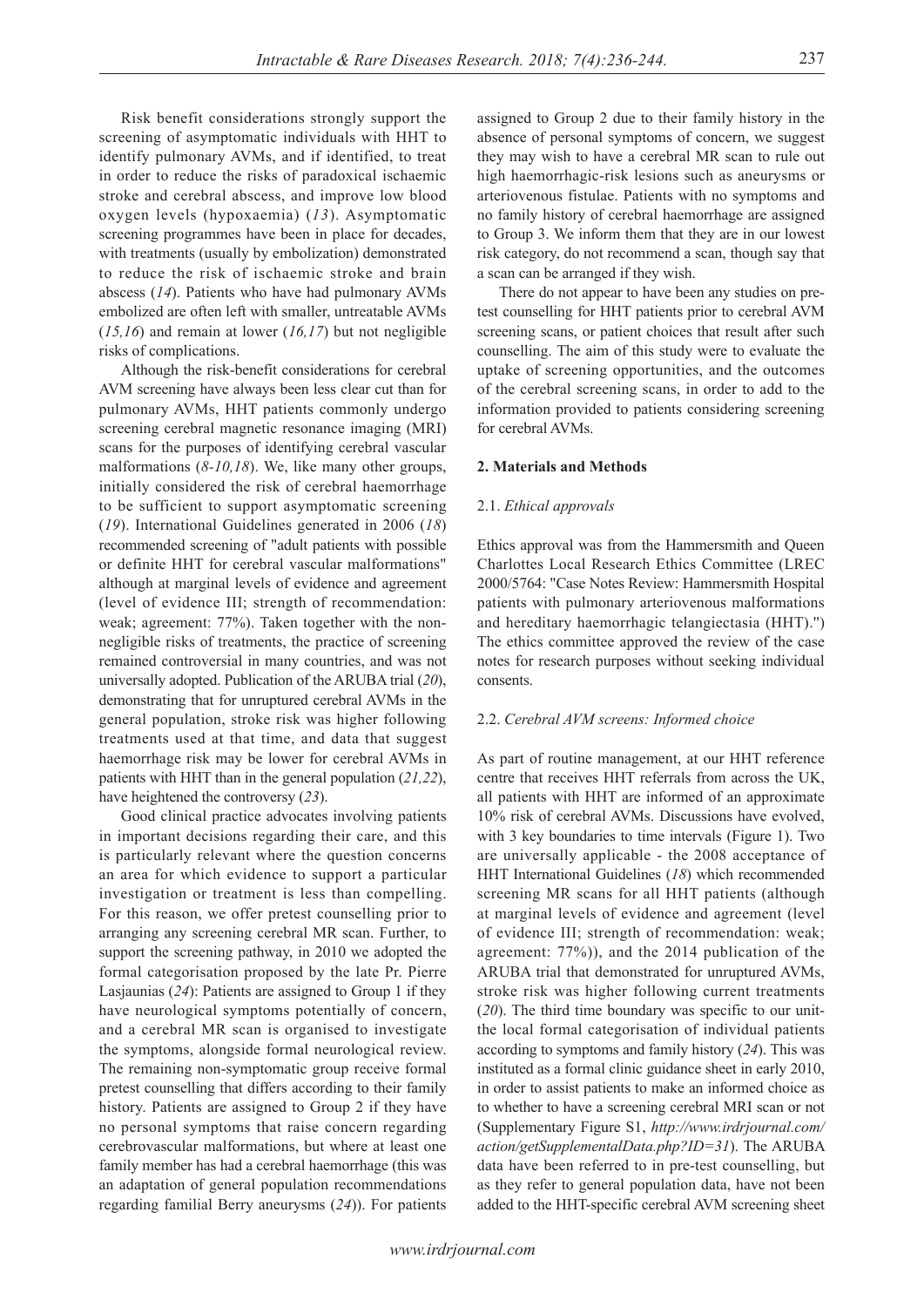

**Figure 1. Audit time periods and boundaries.** Number of patients refers to number of HHT cases audited across the 4 time periods. Bar charts indicate the % (mean) and 95% confidence intervals of the mean.

# (Supplementary Figure S1, *http://www.irdrjournal.com/ action/getSupplementalData.php?ID=31*).

To evaluate the evolution of cerebral AVM screening recommendations, two audits of HHT patient notes were performed. The first in 2012 categorised patients into 3 periods of relatively comparable numbers: pre-2008 (pre-international guidelines recommending scan); 2008-2009 (pre-formal categorisation sheet), and 2010- February 2012. A fourth group was added in 2018, of new HHT patients first reviewed consecutively in 2015-2017 for whom the ARUBA trial results (*20*) were consistently mentioned in clinic discussions.

To evaluate clinical features present at the time of the MR scans, the original handwritten patient paper notes including clinic letters were reviewed. Since reported scan results influenced subsequent management (*e.g*. re-review of symptoms knowing the site of an abnormality; referral to neurology *etc*), only features documented prior to the scan date were analysed, though note was made of subsequent clinical progress.

# 2.3. *Cerebral MR Scans and evaluations*

To optimise consistency of scan methodologies and comparisons, scan results focussed purely on those performed at our institution. For the purposes of this study, all MR screening scans were evaluated, including 12 performed between March 2012-2014 when the uptake rates were not formally audited because the advice to patients was inconsistent during this period. Two emergency scans performed early in the series (and of inferior quality to the remainder) were excluded.

The screening MR scans had been performed between 18/08/2000 and 08/03/2018, all using a 1.5 Tesla (T) device, though there were evolutions of scan protocols with time: A T2-weighted image was performed in all patients. 59 (98%) had T1-weighted imaging; 58 (98%) had fluid-attenuated inversion

recovery imaging (FLAIR); 58 (98%) had diffusion weighted imaging (DWI); 14 (24%) had susceptibility weighted imaging (SWI) or gradient echo T2\*; 50 (85%) had gadolinium (contrast) enhanced imaging; and 58 (98%) had time-of-flight angiography (TOF-MRA). From 2017 onwards, 67% of patients had SWI in keeping with an update to the standard imaging sequence protocol. All scans were analysed using visual diagnosis by two independent neuroradiologists, blinded to patient demographics and PAVM status. Standardisation was ensured with the addition of a further Radiologist opinion should there be a discrepancy between reports, after which a consensus agreement was reached.

### 2.4. *Clinical corollaries*

Scan data were supplied in Excel charts to a third researcher who unblinded the data, added clinical demographics and performed statistical analyses. All patients who had MRIs had already had at least one thoracic computerised tomography (CT) scan to screen for pulmonary AVMs.

# 2.5. *Data Analyses*

For data analysis and to generate graphs, Excel chart data were uploaded to STATA IC v15 (Statacorp, Texas) and Graph Pad Prism 7.03. Summary statistics were generated. For comparison of groups, patients were categorised by time-period of screening, family history of haemorrhage (Group 2 present, versus Group 3, none), or by presence/absence of pulmonary AVMs. For three or more groups, p values were calculated using Kruskal Wallis with Dunn's post test correction used. For two groups, p values were calculated by Mann Whitney, or for categorical analyses, using Fisher's exact test. STATA IC v15 was also used to perform multiple regression analyses.

# **3. Results**

#### 3.1. *Overview of screening scan uptake cohort*

Over the study period, case records of 864 patients with HHT were audited. Data on cerebral screening were available for 842. 188/842 had already had scans performed externally, predominantly for investigation of acute cerebrovascular events. For these scans arranged by other hospitals, over the period of study, there was a trend for the overall number of HHT patients having a cerebral MR scan to increase, with the proportion relatively unchanged since 2008 (Figure 2A). A further 51 patients had neurological symptoms of potential concern (Group 1) and the identification of cerebral vascular malformations in their scans is to be reported elsewhere.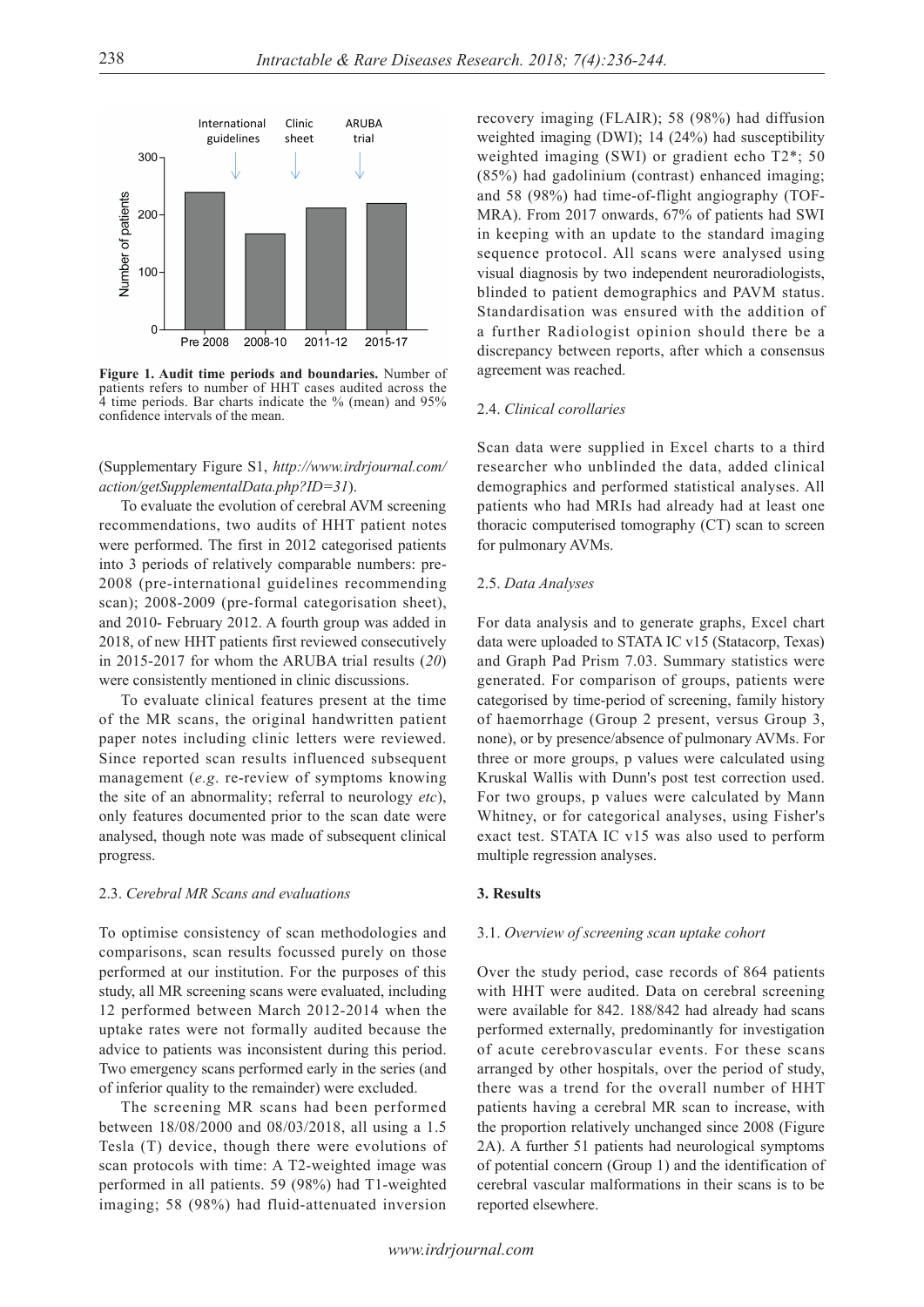

**Figure 2. Overall MR scans rates.** Percentage of 842 patients audited who had MR scans performed for any indication, across the 4 time periods as in **Figure 1**: **(A)** Prior to review by us (external scans), and **(B)** Following review by us (internal and external scans). Bar charts indicate the % (mean) and 95% confidence intervals of the mean. Displayed *p*-values calculated by Dunn's test after Kruskal Wallis (overall *p*-values A: *p* 0.023; B:  $p = 0.0091$ ).

The current manuscript presents uptake of screening scans in the remaining 603 "non-symptomatic" patients who were categorised by presence (Group 2) or absence (Group 3) of a family history of cerebral haemorrhage.

# 3.2. *Cerebral MR screening scans rates*

Figure 2B demonstrates the screening scan rates in the 603 HHT patients who had no previous cerebral scan, and no neurological symptoms. Scan rates were initially very low, and increased over the audit period ( $p = 0.0002$ ). There were trends for the scan rates to increase after dissemination and online publication of the international guidelines, and to fall with the introduction of our formal clinic sheet categorising patients. The most notable change was an increase in scan rates after publication of the ARUBA trial (Figure 2B).

# 3.3. *Scan rates differed by family history of cerebral haemorrhage*

To evaluate the influence of our screening sheet



**Figure 3. Proportion of non-symptomatic cases undergoing screening scans in 2015-2017.** Patients are categorised by family history of haemorrhage (Group 2), and by whether the scans were performed by other institutions (grey bars, "Pre") or at our institution (black bars, "By us"). Bar charts indicate the % (mean) and 95% confidence intervals of the mean. Overall Kruskal-Wallis *p* < 0.0001, displayed *p*-values calculated by Dunn's test.

categorisations, we focused on scan uptake in the most recent period (2015-2017) when the results of the ARUBA trial were communicated. None of the patients had neurological symptoms of concern with respect to possible cerebral vascular malformations. (If such symptoms were present, patients were categorised into Group 1 and MR scans performed urgently, usually at their local institutions).

In this period there were 183 non symptomatic patients - 23 with a family history of cerebral haemorrhage (Group 2) and 160 with no family history of cerebral haemorrhage (Group 3). As shown in Figure 3, 10 (43.4%) Group 2 patients and 17 (10.6%) Group 3 patients had screening scans instituted prior to review by us. The overall screening rate was therefore 14.8%. This low rate in part reflected the lack of a formal HHT diagnosis prior to review, but notably was 4.1-fold higher for those with a family history of cerebral haemorrhage, compared to those with no such family history (Figure 3).

At our institution where all patients received a formal diagnosis of HHT and screening scans were only requested followed pre-test counselling and categorisation to Group 2 or Group 3, a more pronounced difference was observed in screening scan rates between the two categories (Figure 3). For patients with a family history of cerebral haemorrhage (Group 2),  $11/16$  (68.8%) of patients took up the opportunity to have a screening scan. In contrast only 7/143 (4.9%) of group 3 patients (no family history of haemorrhage), chose to have a scan (*p*  $< 0.0001$ ).

# 3.4. *Cerebral screening MRI scan results*

Overall, at our institution between 20/04/2009 and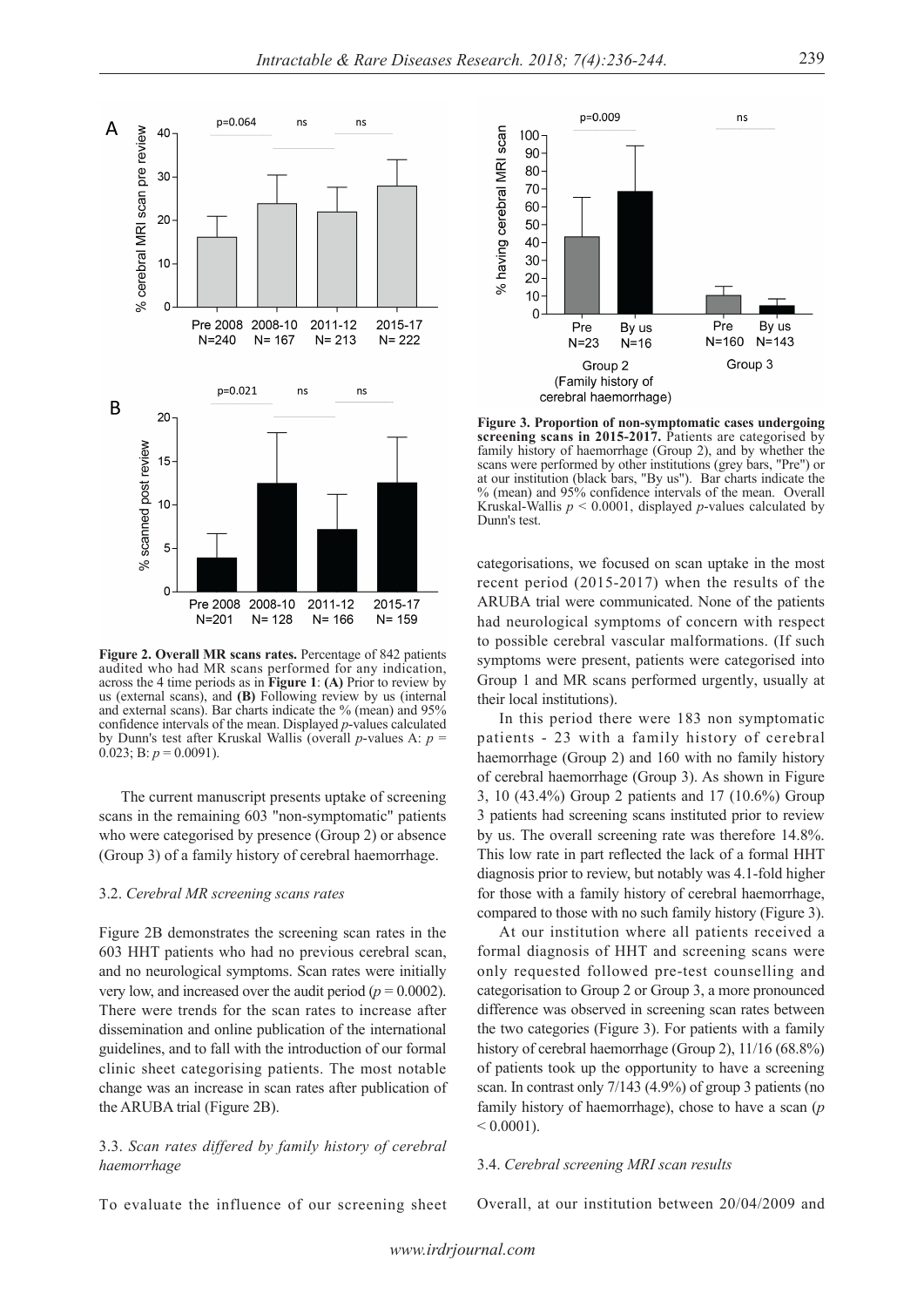| Table 1. Abnormalities identified by screening MR scans |  |  |  |
|---------------------------------------------------------|--|--|--|
|---------------------------------------------------------|--|--|--|

| Items                            | All patients $(n = 59)$ | Group 2 ( $n = 24$ )  | Group 3 ( $n = 35$ ) | $P$ value |  |
|----------------------------------|-------------------------|-----------------------|----------------------|-----------|--|
| Age, ys                          | 16-74, median 41        | $21-66$ (median 40.9) | 17-74 (median 41)    | 0.58      |  |
| Sex, $N$ $(\%)$ female)          | 35(59.3)                | 17(70.8)              | 18(51.4)             | 0.14      |  |
| Arteriovenous malformation (AVM) | $\theta$                | $\theta$              | $\Omega$             | > 0.99    |  |
| Arteriovenous fistula            | $\Omega$                |                       | $\Omega$             | > 0.99    |  |
| Evidence of prior haemorrhage    | $\theta$                | $\Omega$              | 1(2.7%)              | 0.41      |  |
| Aneurysm <sup>†</sup>            | 4(6.8)                  | 1(4.3)                | $3(8.3\%)$           | 0.51      |  |
| Telangiectasia*                  | 2(3.4)                  | $1(4.3\%)$            | 1(2.7%)              | > 0.99    |  |
| <b>Infarcts</b>                  | 20(33.9)                | 9(39.1)               | 11(30.6)             | 0.63      |  |
| Posterior circulation infarcts   | 15 (25.4)               | 6(26.1)               | 9(25)                | 0.95      |  |
| Anterior circulation infarcts    | 9(15.3)                 | 5(21.7)               | 4(11.1)              | 0.33      |  |
| Microangiopathic changes         | 9(15.3)                 | 3(13.0)               | 6(16.7)              | 0.45      |  |
| Contusion                        | 2(3.4)                  | 1(4.3)                | 1(2.7)               | > 0.99    |  |
| Meningioma                       | 1(1.7)                  | $\overline{0}$        | 1(2.7)               | > 0.99    |  |

†One at right ophthalmic/left middle cerebral artery junction, one at left internal carotid artery. \*one had left cerebellum, left parietal, and left frontal telangiectasia, the second, contrast enhancement suggestive of telangiectasia. *P*-value calculations: age by Mann Whitney, remainder by Fisher exact test.

05/04/2018, 59 screening MR scans were performed in non-symptomatic patients with a clinical or molecular diagnosis of HHT, aged 16-74 (median 41) years. 26  $(44.1\%)$  of the cases were males. 23 (39.0%) were patients from Group 2 families where 1-4 (median 1) relatives had suffered a cerebral haemorrhage, between the ages of 3 months and mid 50s (median 29 years). 36 patients who had a scan (61.0%) gave no family history of cerebral haemorrhage.

None of the 59 screening MR scans performed at our institution demonstrated a cerebral AVM or cerebral arteriovenous fistula. One provided evidence of a prior cerebral microhaemorrhage. Four scans (6.8%) demonstrated changes compatible with small aneurysms, and two (3.4%) demonstrated possible telangiectatic changes. In this cohort therefore, the overall proportion of cerebrovascular abnormalities was 6/59 (10.2%, Table 1). There was no significant difference in any finding between Groups 2 and 3.

Only 32/59 (54.2%) of scans were reported as normal. As noted in Table 1, the most commonly identified abnormality was cerebral infarction which affected 20/59 (33.9%) of patients. Three of these cases had a prior neurological event many years earlierone clinical stroke, one cerebral abscess and one prior cerebral haemorrhage with normal subsequent angiography. None of the 59 cases had epilepsy, and none had received a formal diagnosis of transient ischaemic attacks.

#### 3.5. *Clinical corollaries with cerebral infarcts*

To examine further, potential associations between the infarcts and clinical characteristics were examined. There was no discernible association between infarcts and neurological symptoms described by many patients such as migraines (*25-28*) or pre-syncopal type dizzy spells (*29*) (Supplementary Table S1, *http:// www.irdrjournal.com/action/getSupplementalData.*

*php?ID=31*). The most notable clinical association was with pulmonary AVMs which had been present in 30 (50.9%) of the patients scanned. 22 patients had been treated previously (by embolization or surgery), and 3 went on to have their first treatment (embolization) within the subsequent 3 months.

Ages did not differ between pulmonary AVM and non- pulmonary AVM cohorts (median 40.5 (range 16- 74) versus 42 (21-66) years respectively,  $p = 0.94$ ). A cerebral infarct was present in only 3/29 (10.3%) of patients without pulmonary AVMs, when scanned aged 41, 59 and 65 years, compared to 17/30 (56.7%) patients who had at least one pulmonary AVM (*p* = 0.0002). There was also an excess of microangiopathic change in the pulmonary AVM cohort. As a result, while 22 (76%) of the 29 HHT patients without pulmonary AVMs had a normal scan, only 10 (33%) of the HHT cohort with pulmonary AVMs had a normal scan  $(p =$ 0.0012).

Nine of the 30 patients with pulmonary AVMs (30%) had between 2 and 5 infarcts at median age 53 (range 39-65) years - none had a previous history of stroke. Of the 8 patients with pulmonary AVMs and a single cerebral infarct, one had a prior clinical diagnosis of stroke in the corresponding territory. Table 2 provides further detail of the infarcts present in pulmonary AVM patients and indicates that the excess of pulmonary AVM-associated cerebral infarcts occurred in posterior circulation territories.

For HHT patients with pulmonary AVMs, the ageadjusted odds ratios for any infarct was 21.6 (95% confidence intervals 3.7, 126,  $p = 0.001$ ). This reflected the higher number of posterior circulation territory infarcts (Table 3). The pulmonary AVM patients' ageadjusted odds ratios for any infarct or microangiopathic change (considered a marker of ischaemia) was 10.6 (95% confidence intervals 2.12, 53.0, *p* = 0.004). As in the univariate analyses above, there was no association between MR-confirmed infarcts and patient-described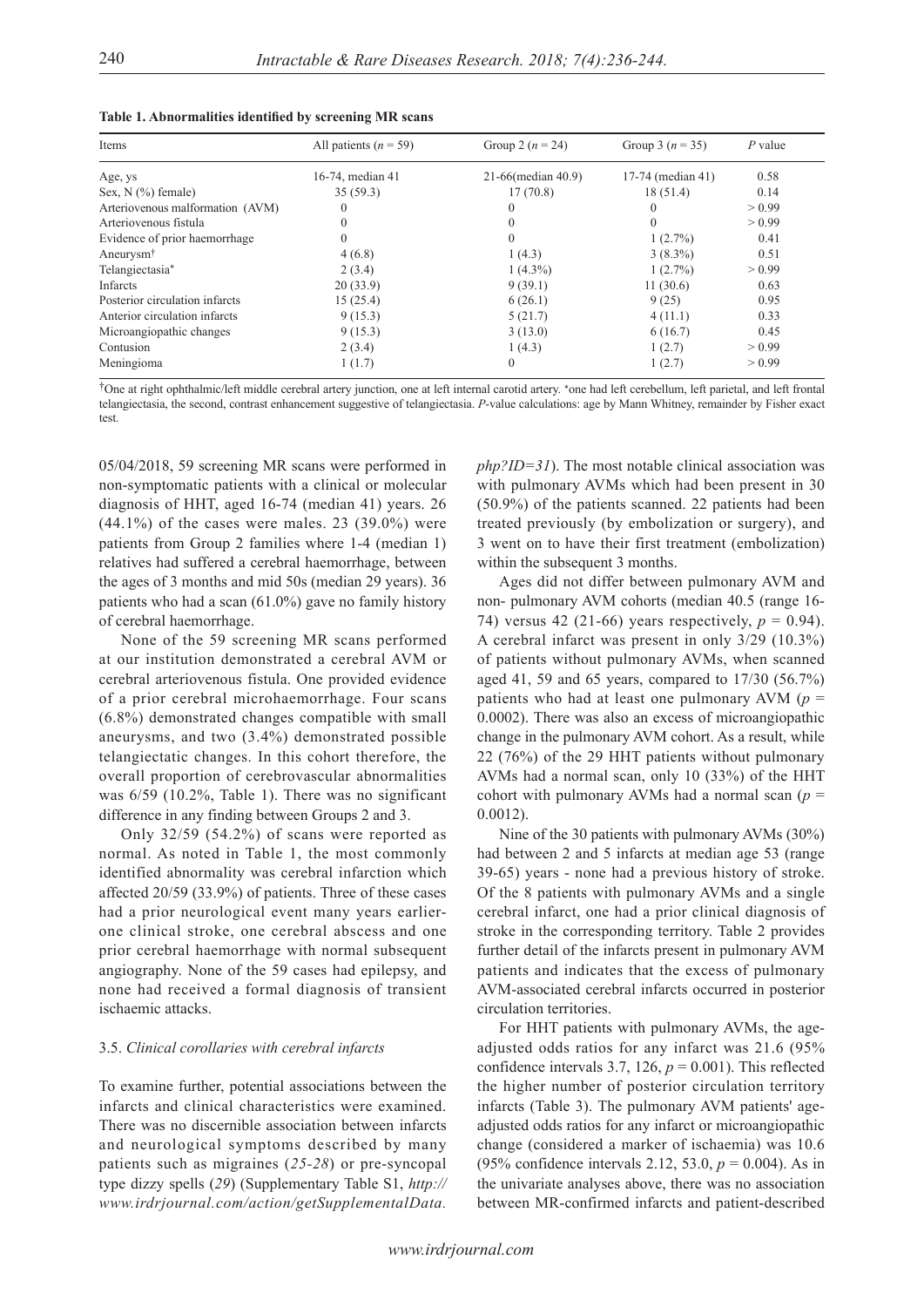|  | Table 2. Infarct distribution in 30 HHT patients known to have had PAVMs |  |  |  |  |  |
|--|--------------------------------------------------------------------------|--|--|--|--|--|
|--|--------------------------------------------------------------------------|--|--|--|--|--|

| Items                        | Patients affected,<br>total $(\% )$ | Left           | Right          | Bilateral | Total sites | Sites per patient<br>$(n = 30$ PAVM) | Sites per patient<br>$(n = 17$ infarct- affected) |
|------------------------------|-------------------------------------|----------------|----------------|-----------|-------------|--------------------------------------|---------------------------------------------------|
| <b>All infarcts</b>          | 17(56.7)                            | 8              | $4^*$          | 7         | 31          | 1.13                                 | 2.13                                              |
| <b>Posterior circulation</b> | 14 (46.7)                           | 5              | $\bf{0}$       | 8         | 26          | 0.83                                 | 1.56                                              |
| Cerebellar                   | 12(40.0)                            | 4              | $\overline{2}$ | 6         | 18          | 0.60                                 | 1.06                                              |
| Thalamus                     | 4(16.7)                             | 3              |                |           | 4           | 0.13                                 | 0.24                                              |
| Temporal                     | 1(4.2)                              | $\Omega$       |                |           |             | 0.03                                 | 0.06                                              |
| Pons                         | 1(4.2)                              |                |                |           |             | 0.03                                 | 0.06                                              |
| Midbrain                     | 1(4.2)                              |                |                |           |             | 0.03                                 | 0.06                                              |
| Occipital                    | 1(4.2)                              |                |                |           |             | 0.03                                 | 0.06                                              |
| <b>Anterior circulation</b>  | 7(23.3)                             | 3              | 4              | $\bf{0}$  | 10          | 0.33                                 | 0.59                                              |
| Parietal                     | 2(6.7)                              |                |                |           | 3           | 0.10                                 | 0.18                                              |
| Frontal                      | 2(8.3)                              |                |                |           |             | 0.07                                 | 0.12                                              |
| Striatocapsular              | 2(6.7)                              | $\overline{2}$ |                |           | C           | 0.07                                 | 0.12                                              |
| Caudate                      | 1(4.2)                              |                |                |           |             | 0.03                                 | 0.06                                              |

\*One corresponded to a known clinical stroke.

|  | Table 3. Association of pulmonary AVMs with cerebral infarction by multivariate regression |  |  |  |
|--|--------------------------------------------------------------------------------------------|--|--|--|
|  |                                                                                            |  |  |  |

| Items                                  | Age-adjusted* odds ratio $(95\% \text{ CI})$ | Pseudo $R^2$ | <i>p</i> -value for PAVM |
|----------------------------------------|----------------------------------------------|--------------|--------------------------|
| Any cerebral infarct                   | 21.6(3.7, 126)                               | 0.38         | 0.001                    |
| Anterior circulation infarct           | 4.51(0.70, 28.9)                             | 0.29         | 0.110                    |
| Posterior circulation infarct          | 28.0 (3.16, 249)                             | 0.32         | 0.003                    |
| Any infarct or microangiopathic change | 10.6(2.12, 53.0)                             | 0.38         | 0.004                    |

\*Similar findings in crude analyses without age-adjustment, data not shown.

symptoms of migraines or dizzy spells, once adjusted for pulmonary AVMs (data not shown).

#### **4. Discussion**

The aim of this study was to provide data that can add to the information provided as part of informed consent for screening for cerebral AVMs in non-symptomatic patients with HHT. The data indicate low scan uptake rates in patents with no family history of cerebral haemorrhage, and a low rate of cerebrovascular malformation detection where patients with potential neurological symptoms of concern have been separated out. However, the study demonstrated cerebral infarcts in more than 50% of "non-stroke" pulmonary AVM patients.

We are unaware of any previous evaluations of pretest counselling for HHT patients prior to cerebral AVM screening scans, or patient choices that result after the counselling. Further, PubMed searches performed most recently on 27.08.2018 using the search terms ["HHT" "counselling" "cerebral" "screening"] or ["HHT" "choice" "cerebral" "screening"] did not identify any earlier studies examining HHT patient preference for cerebral MR screening scans. This study has clear limitations, particularly it was a single centre, retrospective study of two prospectively recorded datasets in adults only (patient preferences; MR scans). Study numbers for the MR scans were relatively small reflecting the "real-life" nature of ordering.

Nevertheless, we think the information valuable for patients and our fellow practitioners who are struggling with how to weight patient perceptions (*11,12*) and older recommendations (*18*) in the light of emerging (*20-23*) and potential future evidence.

For the past eight years we have counselled those HHT patients who do not have concerning neurological symptoms regarding additional investigation. This has given them the opportunity to embark on cerebral screening knowing the risk-benefits of treatment of the vascular abnormalities that may be detected, or to decline screening in an informed manner for what is a highly emotive issue in those with HHT. It is intriguing that our local screening scan rates rose after communication of the ARUBA trial results which may have been expected to reduce screening scan numbers. Our interpretation is that the extra reassurance offered in case an AVM was detected may have enabled some patients to take that risk when seeking a screening scan that could exclude more worrying intracerebral pathology. The pattern of enhanced uptake by patients with a family history of cerebral haemorrhage was also seen in patients reviewed by other clinicians, although the increase was more pronounced in our clinic using a formal clinic categorisation sheet (14-fold, compared to 4.1-fold).

Cerebral AVM detection rates were lower than reported in other HHT series (*8-10*) – none were identified in the 59 screening scans in this series. While there are a number of possible explanations, including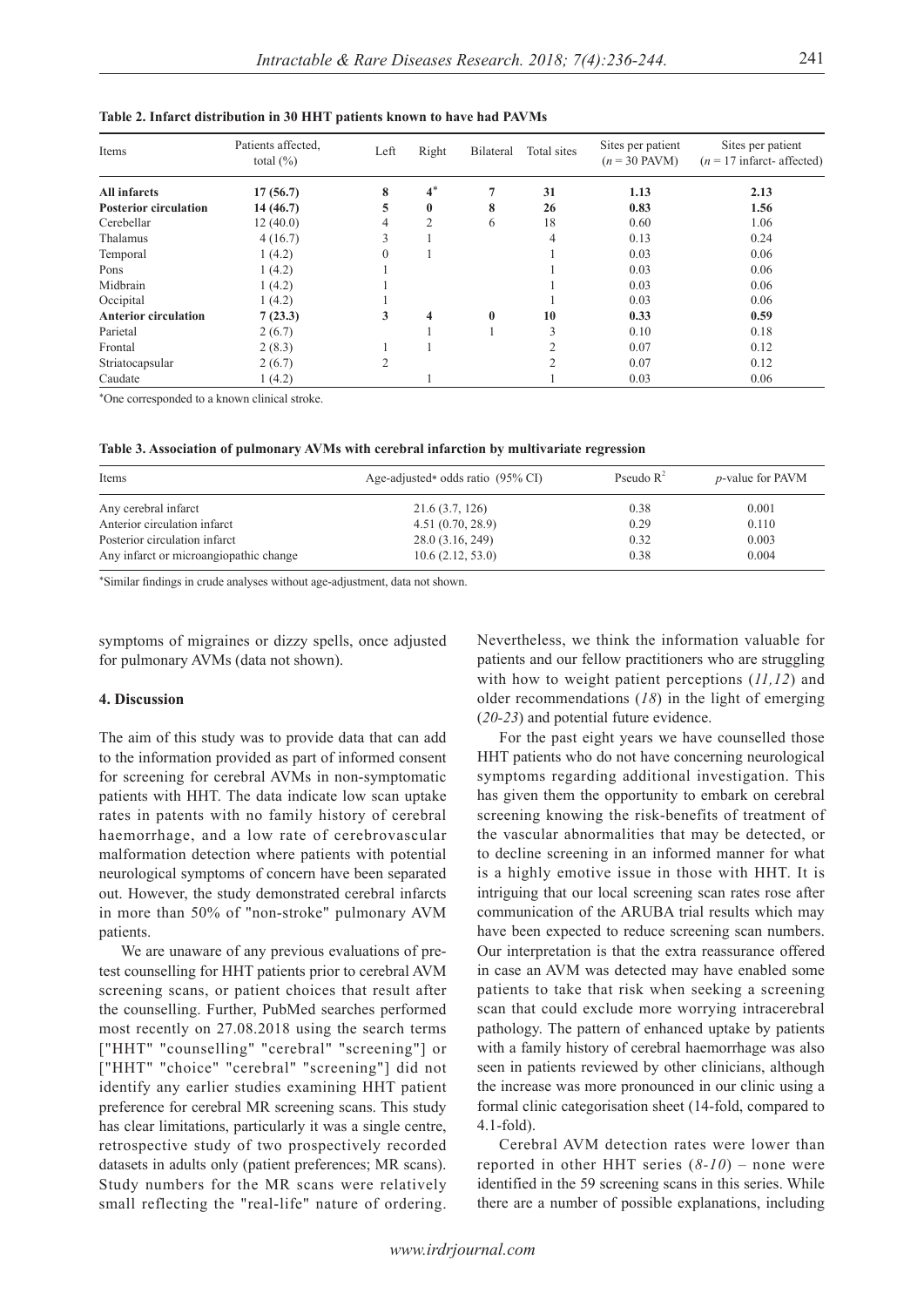chance given the study size, the most obvious is the removal of patients with potentially relevant symptoms to a higher risk group, and exclusion from the "nonsymptomatic screening cohorts". It is important to note that Group 2 and 3 patients were not "asymptomatic" with respect to neurological symptoms. The majority of patients with pulmonary AVMs experience migraine with aura (*25-28*), and in addition, many have transient dizzy spells that cannot be assigned to postural haemodynamic changes (*29*). Neither symptom was considered suggestive of cerebral AVMs in the setting of pulmonary AVMs, and patients remained in Group 2 or 3. The absence of cerebral AVM detection supports this classification with respect to cerebrovascular malformation screening.

Four patients (6.8%) had findings compatible with very small cerebral aneurysms. Aneurysms have been described before in HHT, including 8/376 (2.1%) cases in (*10*), and 9/372 (2.4%) cases in (*9*). Cerebral aneurysms were the cause of cerebral haemorrhages in three HHT cohorts (*8,19,24*). However, a systematic meta-analysis in the general population estimated the prevalence of cerebral aneurysms as 3.2% (95% CI: 1.9-5.2) in a population without comorbidity, with a mean age of 50 years (*30*). The cerebral aneurysm rate in HHT is therefore comparable to the general population.

The study findings support the long-held clinical viewpoint that neurological manifestations of HHT are more commonly attributable to pulmonary AVMs than to cerebrovascular abnormalities (*31*). A seventeen year old study using computerised tomography demonstrated cerebral infarcts in 34/67 (51%) patients with pulmonary AVMs at median age 42 years (*25*), and a more recent study demonstrated silent brain infarcts in approximately 28% of patients with pulmonary AVMs and no clinical ischaemic history (*32*). Based on previous data (*27,29*), we had expected patients with migraines and dizzy spells would have more infarcts, but in crude, age, and pulmonary AVM-adjusted analyses, no relationships were identified. This could support the interpretation that a proportion of infarcts occurred at a prior symptomatic stage (*e.g*. prior to PAVM treatments). Further study is needed to address the extent to which cerebral infarction is ongoing after embolization of pulmonary AVMs.

The excess of posterior circulation territory infarcts in patients with pulmonary AVMs was unexpected. Since paradoxical emboli through PAVMs will traverse the left atrium and ventricle, the high rate of posterior circulation infarcts may simply be secondary to the natural consequence of cardioembolic sources of cerebral infarction, rather than any specific relation to pulmonary AVMs: In the wider population, approximately 20% of all infarcts are within the posterior circulation (*33*), which is a relatively small number. However, approximately 25% of all cerebral infarcts are caused

by cardioembolic events (*34*) and 40% of posterior circulation infarcts are due to cardioembolic events (*35*) indicating a natural propensity for cardioembolic events to affect the posterior circulation. Importantly, PAVMs are currently not included in many lists of causes of cardioembolic infarcts (*33-35*), and they should be as they result in paradoxical emboli travelling through the left ventricle.

These data do not alter any guidance for management of children, symptomatic adults, or the management of a cerebral AVM once detected in HHT, but we think they can helpfully support decisions on screening of patients. For cerebral AVM screening in HHT, we suggest all patients are first categorized into whether or not they have neurological symptoms of concern (*e.g*. epilepsy, severe headaches that are non migrainous, focal neurological deficits), and that all patients with such symptoms are scanned. For the remainder, they may be advised that their risk of cerebral AVMs due to HHT is lower than previously thought, and additionally, advised that the ARUBA trial demonstrated that for unruptured cerebral AVMs, stroke risk was higher if cerebral AVMs were treated. It still seems appropriate to offer a screening scan in the setting of a family history of haemorrhage, as in the general population (*24*). But given the emotive and controversial nature of the discussions, we consider it appropriate to then let patients make a decision on whether or not to have a scan, recognizing that it may identify silent cerebral infarcts due to pulmonary AVMs, or cerebral aneurysms/other neurological pathologies at a comparable rate to the general population. These risks should be articulated prior to performing the screening scan, noting detection of an incidental pathology would then be managed as for detection in any other setting. Particular comment is required for patients who have had pulmonary AVMs, indicating that scans detect their lifetime of risks which would be different before and after treatment. An important question for the future is whether patients with pulmonary AVMs should have a cerebral MR following their final planned treatment, to use as a baseline against which to judge the occurrence of new infarcts, and whether such infarct-detection scans should be performed regularly, or only after symptomatic events (as would usually occur). This leads to a further difficult area, weighing risks and benefits of antiplatelet therapies for a patient population at higher risk of haemorrhage (*13,18,23,36,37*).

In conclusion, in non-symptomatic screened cohorts with HHT, there was a negligible detection of cerebral AVMs, and this may further modify rates of screening scan uptake in HHT populations offered informed choice. However, pulmonary AVMs place patients at greatly enhanced risk of cerebral infarction, and in our opinion, the possibility of detection of silent infarcts should be added to prescreening information.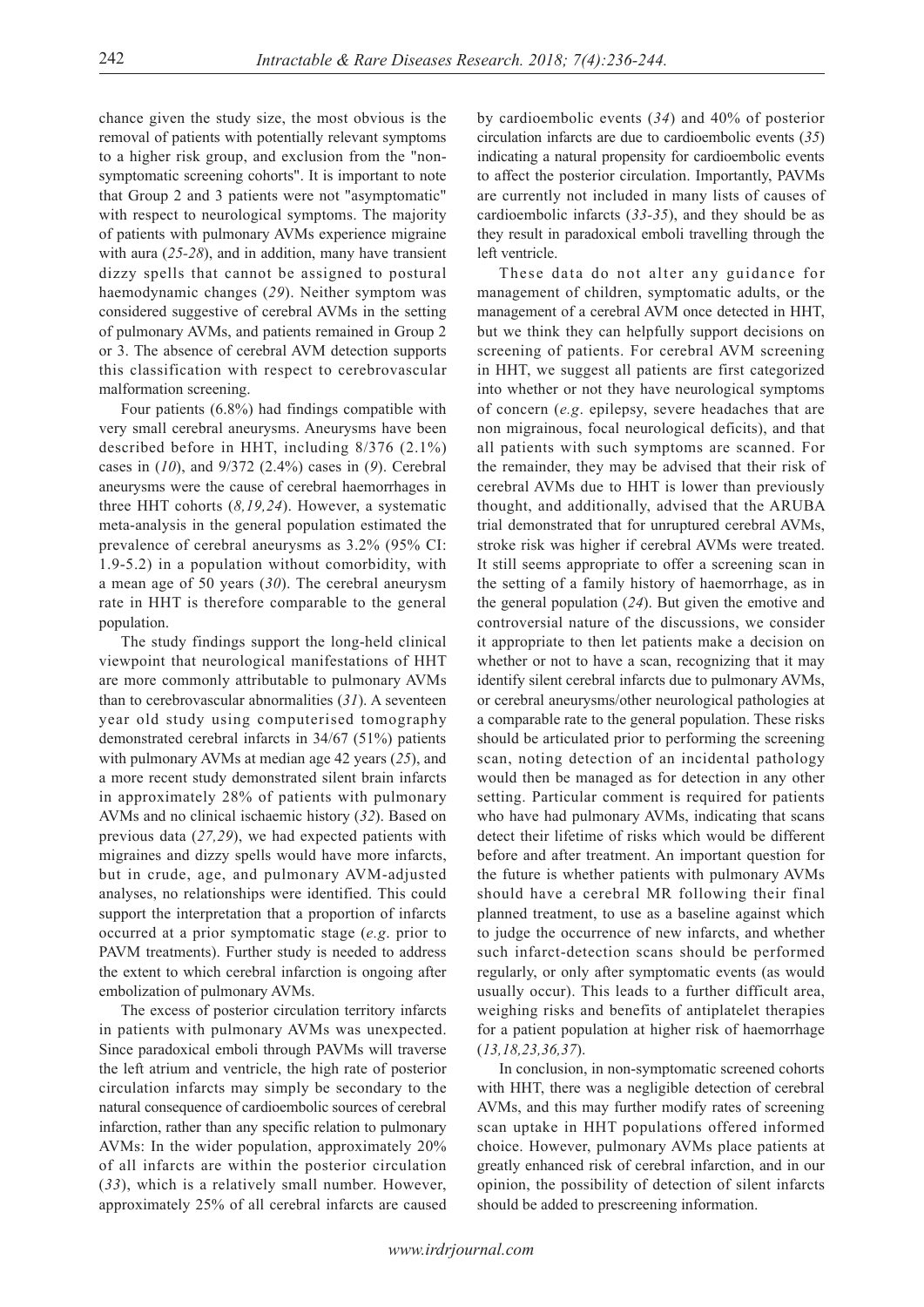# **Acknowledgements**

We thank Dr. Harri Jenkins and Professor Richard Wise for clinical reviews of patients.

### **References**

- 1 Shovlin CL. Hereditary haemorrhagic telangiectasia: Pathophysiology, diagnosis and treatment. Blood Rev. 2010; 24:203-219.
- Kjeldsen AD, Vase P, Green A. Hereditary haemorrhagic telangiectasia: A population-based study of prevalence and mortality in Danish patients. J Intern Med. 1999; 245:31- 39.
- 3 Bideau A, Brunet G, Heyer E, Plauchu H, Robert JM. An abnormal concentration of cases of Rendu-Osler disease in the Valserine valley of the French Jura: A geneological and demographic study. Ann of Hum Biol. 1992; 19:233- 247.
- 4 Dakeishi M, Shioya T, Wada Y, Shindo T, Otaka K, Manabe M, Nozaki J, Inoue S, Koizumi A. Genetic epidemiology of hereditary hemorrhagic telangiectasia in a local community in the northern part of Japan. Hum Mutat. 2002; 19:140-148.
- 5 Westermann CJ, Rosina AF, De Vries V, de Coteau PA. The prevalence and manifestations of hereditary hemorrhagic telangiectasia in the Afro-Caribbean population of the Netherlands Antilles: A family screening. Am J Med Genet A. 2003; 116A:324-328.
- 6 Cottin V, Plauchu H, Bayle JY, Barthelet M, Revel D, Cordier JF. Pulmonary arteriovenous malformations in patients with hereditary hemorrhagic telangiectasia. Am J Respir Crit Care Med. 2004; 169:994-1000.
- 7 Buscarini E, Leandro G, Conte D, *et al*. Natural history and outcome of hepatic vascular malformations in a large cohort of patients with hereditary hemorrhagic teleangiectasia. Dig Dis Sci. 2011; 56:2166-2178.
- 8 Krings T, Ozanne A, Chng SM, Alvarez H, Rodesch G, Lasjaunias PL. Neurovascular phenotypes in hereditary haemorrhagic telangiectasia patients according to age. Review of 50 consecutive patients aged 1 day-60 years. Neuroradiology. 2005; 47:711-720.
- 9 Woodall MN, McGettigan M, Figueroa R, Gossage JR, Alleyne CH Jr. Cerebral vascular malformations in hereditary hemorrhagic telangiectasia. J Neurosurg. 2014; 120:87-92.
- 10 Brinjikji W, Iyer VN, Wood CP, Lanzino G. Prevalence and characteristics of brain arteriovenous malformations in hereditary hemorrhagic telangiectasia: A systematic review and meta-analysis. J Neurosurg. 2017; 127:302- 310.
- 11 Cure HHT. HHT and Stroke. *https://curehht.org/wpcontent/uploads/2017/11/FACT-SHEET-HHT-and-Stroke. pdf* (accessed August 27, 2018).
- 12 HHT Ireland. HHT-The Facts. *https://hhtireland.org/thefacts* (accessed August 27, 2018).
- 13 Shovlin CL, Condliffe R, Donaldson JW, Kiely DG, Wort SJ; British Thoracic Society. British thoracic society clinical statement on pulmonary arteriovenous malformations. Thorax. 2017; 72:1154-1163.
- 14 Shovlin CL, Jackson JE, Bamford KB, Jenkins IH, Benjamin AR, Ramadan H, Kulinskaya E. Primary determinants of ischaemic stroke/brain abscess risks are independent of severity of pulmonary arteriovenous malformations in hereditary haemorrhagic telangiectasia.

Thorax. 2008; 63:259-266.

- 15 Gill SS, Roddie ME, Shovlin CL, Jackson JE. Pulmonary arteriovenous malformations and their mimics. Clin Radiol. 2015; 70:96-110.
- 16 Shovlin CL, Chamali B, Santhirapala V, Livesey JA, Angus G, Manning R, Laffan MA, Meek J, Tighe HC, Jackson JE. Ischaemic strokes in patients with pulmonary arteriovenous malformations and hereditary hemorrhagic telangiectasia: Associations with iron deficiency and platelets. PLoS One. 2014; 9:e88812.
- 17 Boother EJ, Brownlow S, Tighe HC, Bamford KB, Jackson JE, Shovlin CL. Cerebral abscess associated with odontogenic bacteremias, hypoxemia, and iron loading in immunocompetent patients with right-to-left shunting through pulmonary arteriovenous malformations. Clin Infect Dis. 2017; 65:595-603.
- 18 Faughnan ME, Palda VA, Garcia-Tsao G, *et al*. International guidelines for the diagnosis and management of hereditary haemorrhagic telangiectasia. J Med Genet. 2011; 48:73-87.
- 19 Easey AJ, Wallace GM, Hughes JM, Jackson JE, Taylor WJ, Shovlin CL. Should asymptomatic patients with hereditary haemorrhagic telangiectasia (HHT) be screened for cerebral vascular malformations? Data from 22,061 years of HHT patient life. J Neurol Neurosurg Psychiatry. 2003; 74:743-748.
- 20 Mohr JP, Parides MK, Stapf C, *et al*. Medical management with or without interventional therapy for unruptured brain arteriovenous malformations (ARUBA): A multicentre, non-blinded, randomised trial. Lancet. 2014; 383:614-621.
- 21 Willemse RB, Mager JJ, Westermann CJ, Overtoom TT, Mauser H, Wolbers JG. Bleeding risk of cerebrovascular malformations in hereditary hemorrhagic telangiectasia. J Neurosurg. 2000; 92:779-784.
- 22 Yang W, Liu A, Hung AL, Braileanu M, Wang JY, Caplan JM, Colby GP, Coon AL, Tamargo RJ, Ahn ES, Huang J. Lower risk of intracranial arteriovenous malformation hemorrhage in patients with hereditary hemorrhagic telangiectasia. Neurosurgery. 2016; 78:684-693.
- 23 Shovlin CL, Buscarini E, Kjeldsen AD, Mager HJ, Sabba C, Droege F, Geisthoff U, Ugolini S, Dupuis-Girod S. European Reference Network For Rare Vascular Diseases (VASCERN) outcome measures for hereditary haemorrhagic telangiectasia (HHT). Orphanet J Rare Dis. 2018; 13:136.
- 24 Shovlin CL, Sodhi V, McCarthy A, Lasjaunias P, Jackson JE, Sheppard MN. Estimates of maternal risks of pregnancy for women with hereditary haemorrhagic telangiectasia (Osler-Weber-Rendu syndrome): Suggested approach for obstetric services. BJOG. 2008; 115:1108- 1115.
- 25 Moussouttas M, Fayad P, Rosenblatt M, Hashimoto M, Pollak J, Henderson K, Ma TY, White RI. Pulmonary arteriovenous malformations: Cerebral ischemia and neurologic manifestations. Neurology. 2000; 55: 959-964.
- 26 Elphick A, Shovlin CL. Relationships between epistaxis, migraines, and triggers in hereditary hemorrhagic telangiectasia. Laryngoscope. 2014; 124:1521-1528.
- 27 Patel T, Elphick A, Jackson JE, Shovlin CL. Injections of intravenous contrast for computerized tomography scans precipitate migraines in hereditary hemorrhagic telangiectasia subjects at risk of paradoxical emboli: Implications for right-to-left shunt risks. Headache. 2016; 56:1659-1663.
- 28 Post MC, Thijs V, Schonewille WJ, Budts W, Snijder RJ,